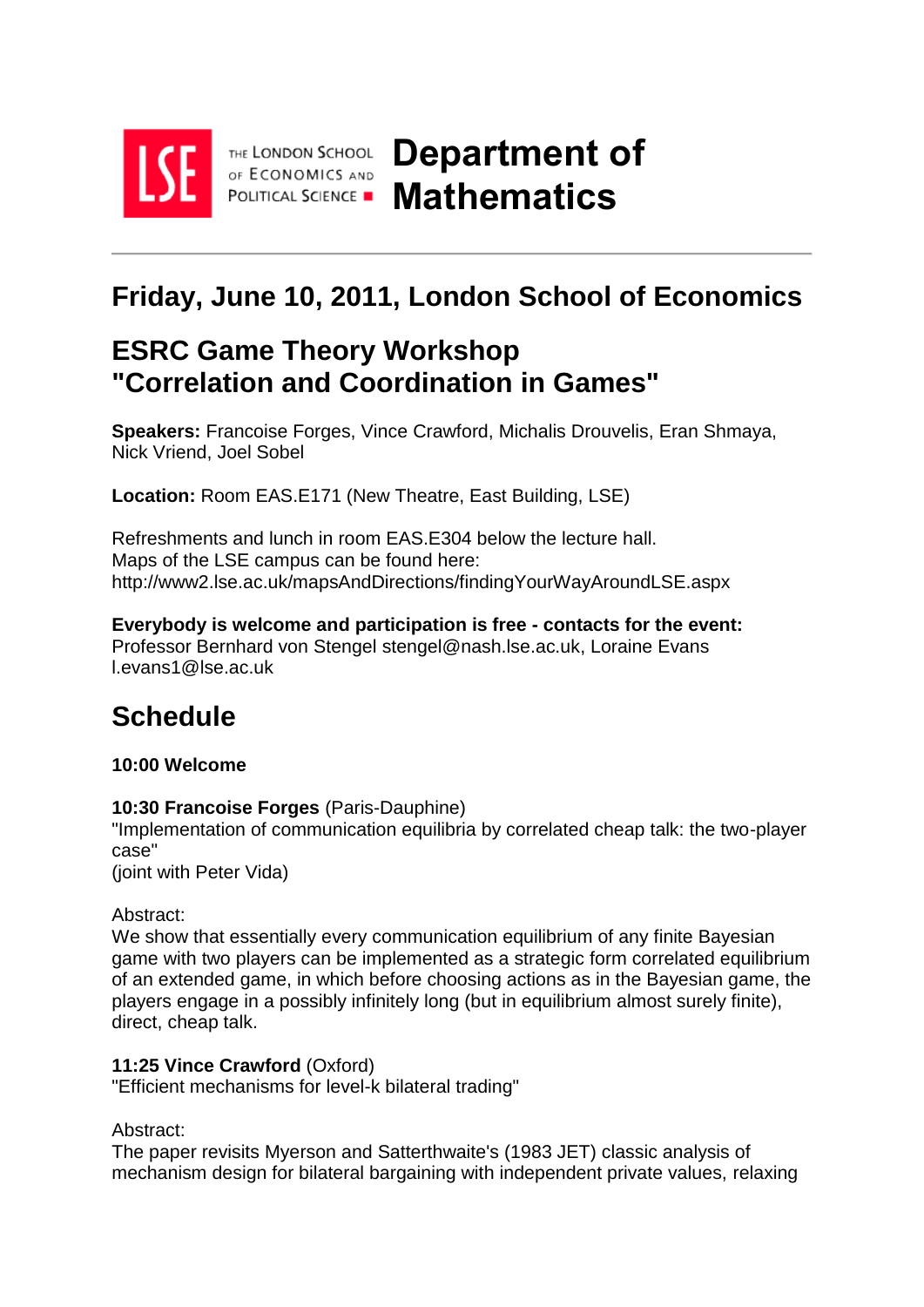their assumption of Bayesian equilibrium in favor of a structural nonequilibrium model based on "level-k" thinking.

**12:20 lunch** (sandwiches, provided)

# **13:50 Michalis Drouvelis** (Birmingham)

"Avoiding coordination-failure using correlation devices: Experiments in 2x2 games" (joint with John Bone and Indrajit Ray)

# Abstract:

We consider a parametric version of Chicken and Battle of the Sexes to test whether or not players are able to coordinate on pure Nash equilibria using correlation devices. We use two different correlation devices, public and private to send recommendations in different sessions with different payoffs for these games and test whether the players follow the recommended strategies to avoid coordinationfailure in the respective games. We find that the players overall do achieve coordination by following the recommended strategies; however, "following the recommendation" varies significantly with the treatment (game), period, recommended strategy and Markov (last period) effects.

# **14:30 Eran Shmaya** (Northwestern)

"Outcome equivalence and garbling of signals" (joint with Ehud Lehrer and Dinah Rosenberg)

#### Abstract:

In a game with incomplete information each player receives a stochastic signal that depends on the actual state of nature. The signals received are determined by the information structure, which in turn determines the equilibria of the game. Two information structures are equivalent if they induce the same set of equilibrium outcomes. We characterize situations in which two information structures are equivalent in terms of "garblings", which are natural transformations from one structure to another. We study the notion of "being equivalent to" with respect to three equilibrium concepts: Nash equilibrium, agent normal-form correlated equilibrium, and the belief-invariant Bayesian equilibrium.

# **15:25 coffee break**

# **15:55 Nick Vriend** (Queen Mary)

"On the role of non-equilibrium focal points as coordination devices" (joint with Antoni Bosch-Domenech)

Abstract:

Considering a pure coordination game with a large number of equivalent equilibria, we argue that a focal point that is itself not a Nash equilibrium, and is Pareto dominated by all Nash equilibria, may enhance coordination substantially. Besides attracting the

players' choices to itself, such a non-equilibrium focal point may act as an equilibrium selection device that the players use to coordinate on a small subset of Nash equilibria. We present experimental support for these two roles of non-equilibrium focal points as coordination devices, and suggest a theoretical explanation for this.